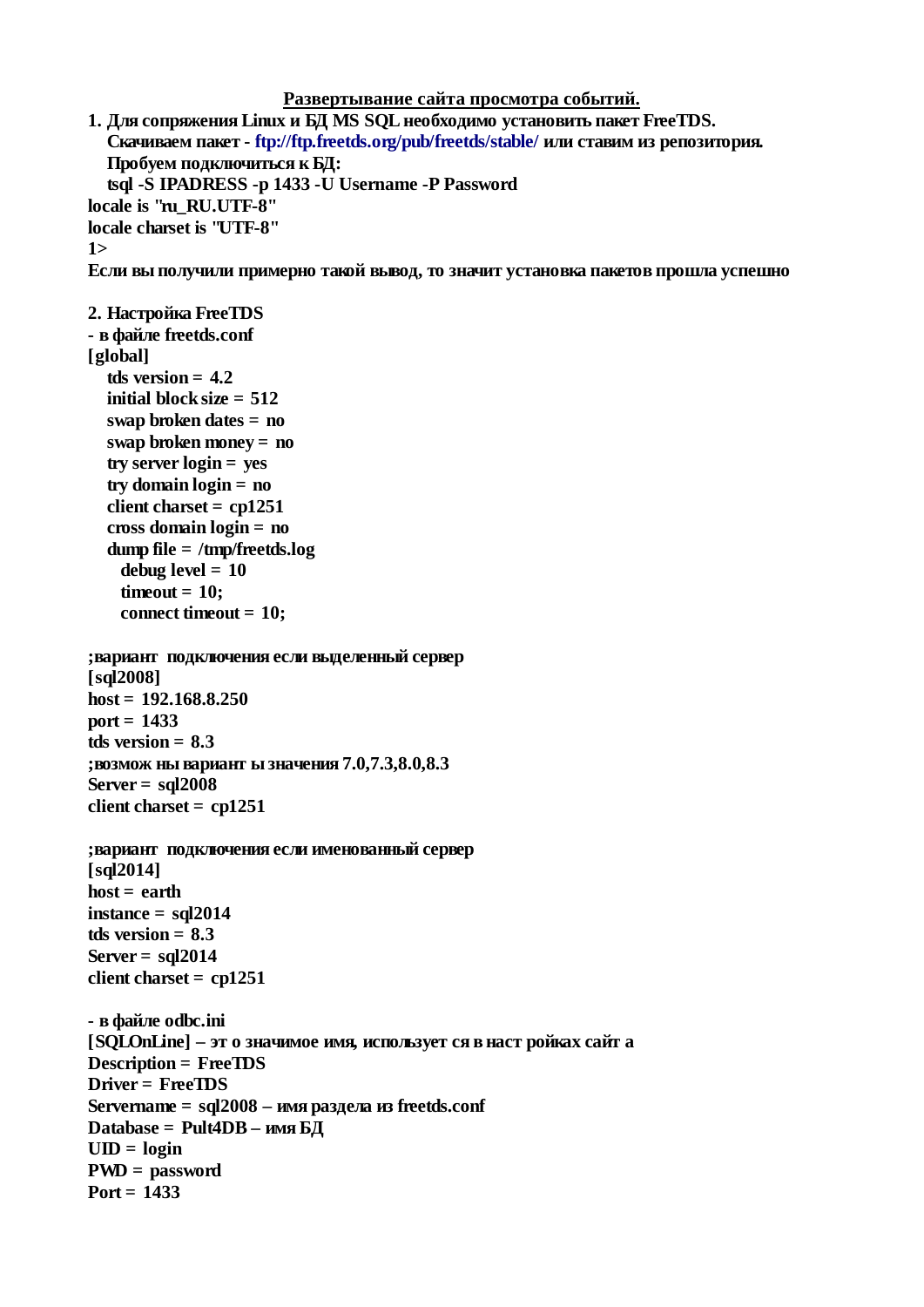вариант для именованного MS SQL [SQLOnLine2] **Description = FreeTDS** Driver = FreeTDS Servername =  $sal2014$ Database = Pult4DB  $UID = admin$  $PWD = 123$ **Instance = PHOENIX4** 

- в файле odbcinst.ini [FreeTDS] **Description = TDS driver (Sybase/MS SQL)** Driver = /usr/local/lib/libtdsodbc.so Setup =  $/$ usr/local/lib/libtdsodbc.so **UsageCount=1** ; у вас пут и могут от личат ься

- 3. Устанавливаем пакет Apache 2.x У нас установлен пакет 2.4.10
- 4. Устанавливаем PHP с поддержкой mssql У нас установлена версия 5.6.30
- 5. Пример настройки виртуального хоста в Apache для сайта

<VirtualHost \*:80> ServerAdmin admin@p-sec.eu DocumentRoot/home/websites/online ServerName events.p-sec.eu ErrorLog/var/log/apache2/events-error.log CustomLog/var/log/apache2/events-access.log common <Directory "/"> **ErrorDocument 404 /missing.html ErrorDocument 403 /access.html Options MultiViews Indexes FollowSymlinks AllowOverride All** DirectoryIndex index.html index.shtml index.htm index.php index.phtml

AddType application/x-httpd-php .php AddType application/x-httpd-php .xtpl AddType application/x-httpd-php.p AddType application/x-httpd-php-source .phps AddType application/x-httpd-php .php3 AddType application/x-httpd-php .php4 AddType application/x-httpd-php .php5 AddType application/x-httpd-php .phtml php admin flag engine on php\_admin\_flag expose\_php off